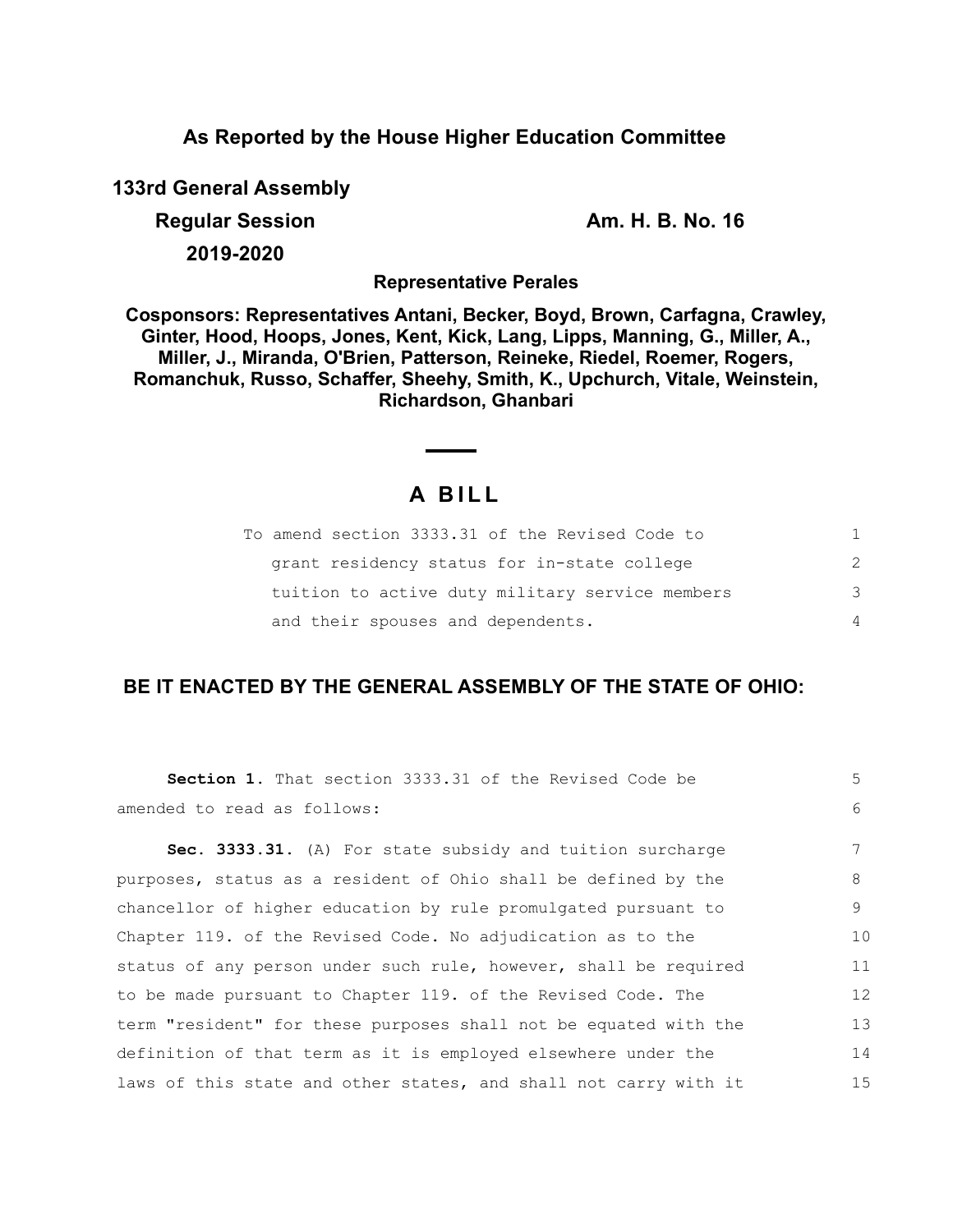#### **Am. H. B. No. 16 Page 2 As Reported by the House Higher Education Committee**

any of the legal connotations appurtenant thereto. Rather, except as provided in divisions (B), (C),  $(D)$ , and  $(E)$  (F) of this section, for such purposes, the rule promulgated under this section shall have the objective of excluding from treatment as residents those who are present in the state primarily for the purpose of attending a state-supported or state-assisted institution of higher education, and may prescribe presumptive rules, rebuttable or conclusive, as to such purpose based upon the source or sources of support of the student, residence prior to first enrollment, evidence of intention to remain in the state after completion of studies, or such other factors as the chancellor deems relevant. (B) The rules of the chancellor for determining student residency shall grant residency status to a veteran and to the 16 17 18 19 20 21 22 23 24 25 26 27 28 29

veteran's spouse and any dependent of the veteran, if both of the following conditions are met:

(1) The veteran either:

(a) Served one or more years on active military duty and was honorably discharged or received a medical discharge that was related to the military service;

(b) Was killed while serving on active military duty or has been declared to be missing in action or a prisoner of war. 36 37

(2) If the veteran seeks residency status for tuition surcharge purposes, the veteran has established domicile in this state as of the first day of a term of enrollment in an institution of higher education. If the spouse or a dependent of the veteran seeks residency status for tuition surcharge purposes, the veteran and the spouse or dependent seeking residency status have established domicile in this state as of 38 39 40 41 42 43 44

30 31

32

33 34 35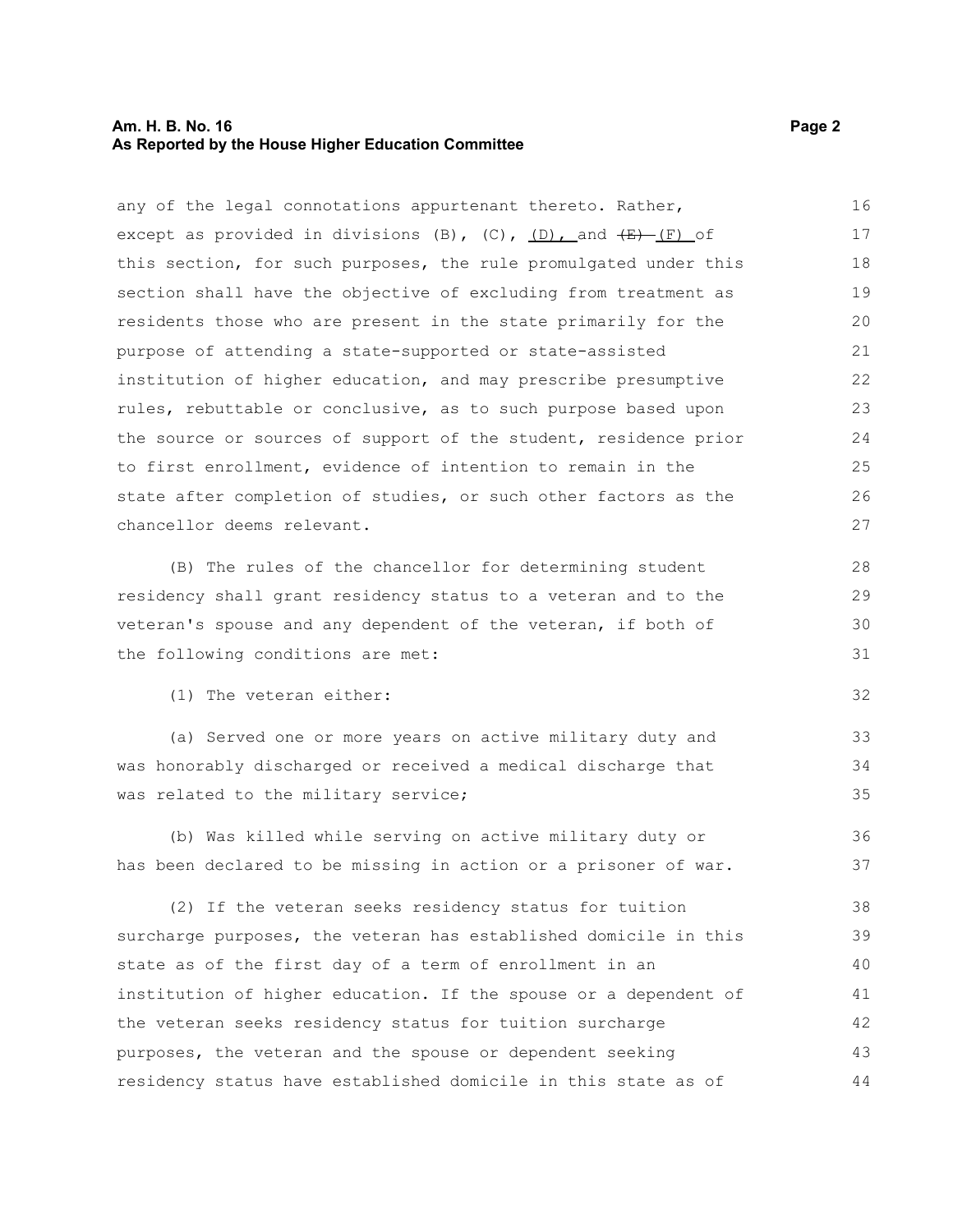#### **Am. H. B. No. 16 Page 3 As Reported by the House Higher Education Committee**

the first day of a term of enrollment in an institution of higher education, except that if the veteran was killed while serving on active military duty, has been declared to be missing in action or a prisoner of war, or is deceased after discharge, only the spouse or dependent seeking residency status shall be required to have established domicile in accordance with this division. 45 46 47 48 49 50 51

(C) The rules of the chancellor for determining student residency shall grant residency status to both of the following: 52 53

(1) A veteran who is the recipient of federal veterans' benefits under the "All-Volunteer Force Educational Assistance Program," 38 U.S.C. 3001 et seq., or "Post-9/11 Veterans Educational Assistance Program," 38 U.S.C. 3301 et seq., or any successor program, if the veteran meets all of the following criteria: 54 55 56 57 58 59

(a) The veteran served at least ninety days on active duty. 60 61

(b) The veteran enrolls in a state institution of higher education, as defined in section 3345.011 of the Revised Code. 62 63

(c) The veteran lives in the state as of the first day of a term of enrollment in the state institution of higher education. 64 65 66

(2) A person who is the recipient of the federal Marine Gunnery Sergeant John David Fry scholarship or transferred federal veterans' benefits under any of the programs described in division (C)(1) of this section, if the person meets both of the following criteria: 67 68 69 70 71

(a) The person enrolls in a state institution of higher education. 72 73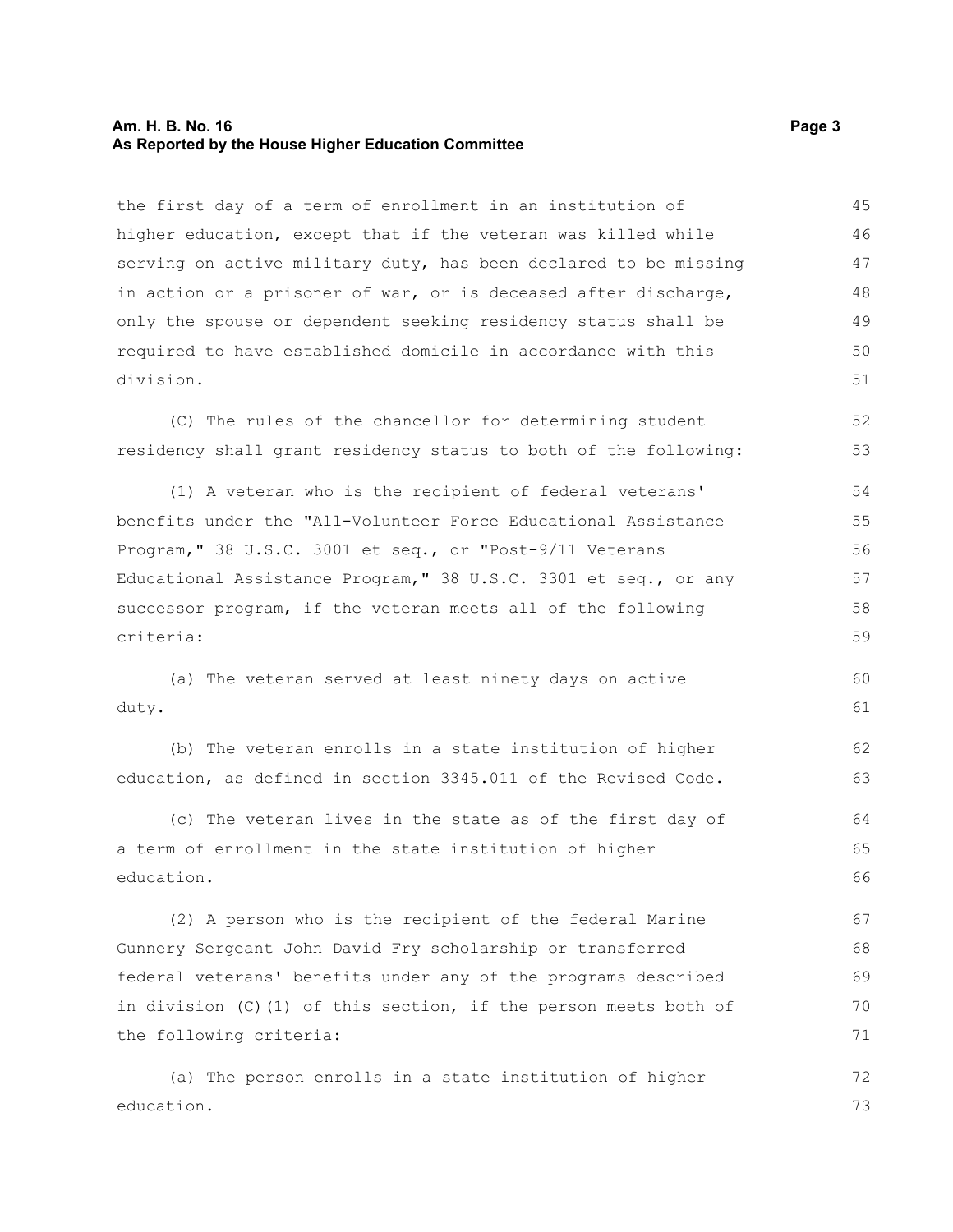#### **Am. H. B. No. 16 Page 4 As Reported by the House Higher Education Committee**

(b) The person lives in the state as of the first day of a term of enrollment in the state institution of higher education. 74 75

In order for a person using transferred federal veterans' benefits to qualify under division (C)(2) of this section, the veteran who transferred the benefits must have served at least ninety days on active duty or the service member who transferred the benefits must be on active duty. 76 77 78 79 80

(D) The rules of the chancellor for determining student residency shall grant residency status to a service member who is on active duty and to the service member's spouse and any dependent of the service member while the service member is on active duty. In order to qualify under division (D) of this section, the rules shall require the student seeking in-state tuition rates to live in the state as of the first day of a term of enrollment in the state institution of higher education, but shall not require the service member or the service member's spouse or dependent to establish domicile in this state as of the first day of a term of enrollment in a institution of higher education. 81 82 83 84 85 86 87 88 89 90 91 92

(E) The rules of the chancellor for determining student residency shall not deny residency status to a student who is either a dependent child of a parent, or the spouse of a person who, as of the first day of a term of enrollment in an institution of higher education, has accepted full-time employment and established domicile in this state for reasons other than gaining the benefit of favorable tuition rates. 93 94 95 96 97 98 99

Documentation of full-time employment and domicile shall include both of the following documents: 100 101

(1) A sworn statement from the employer or the employer's 102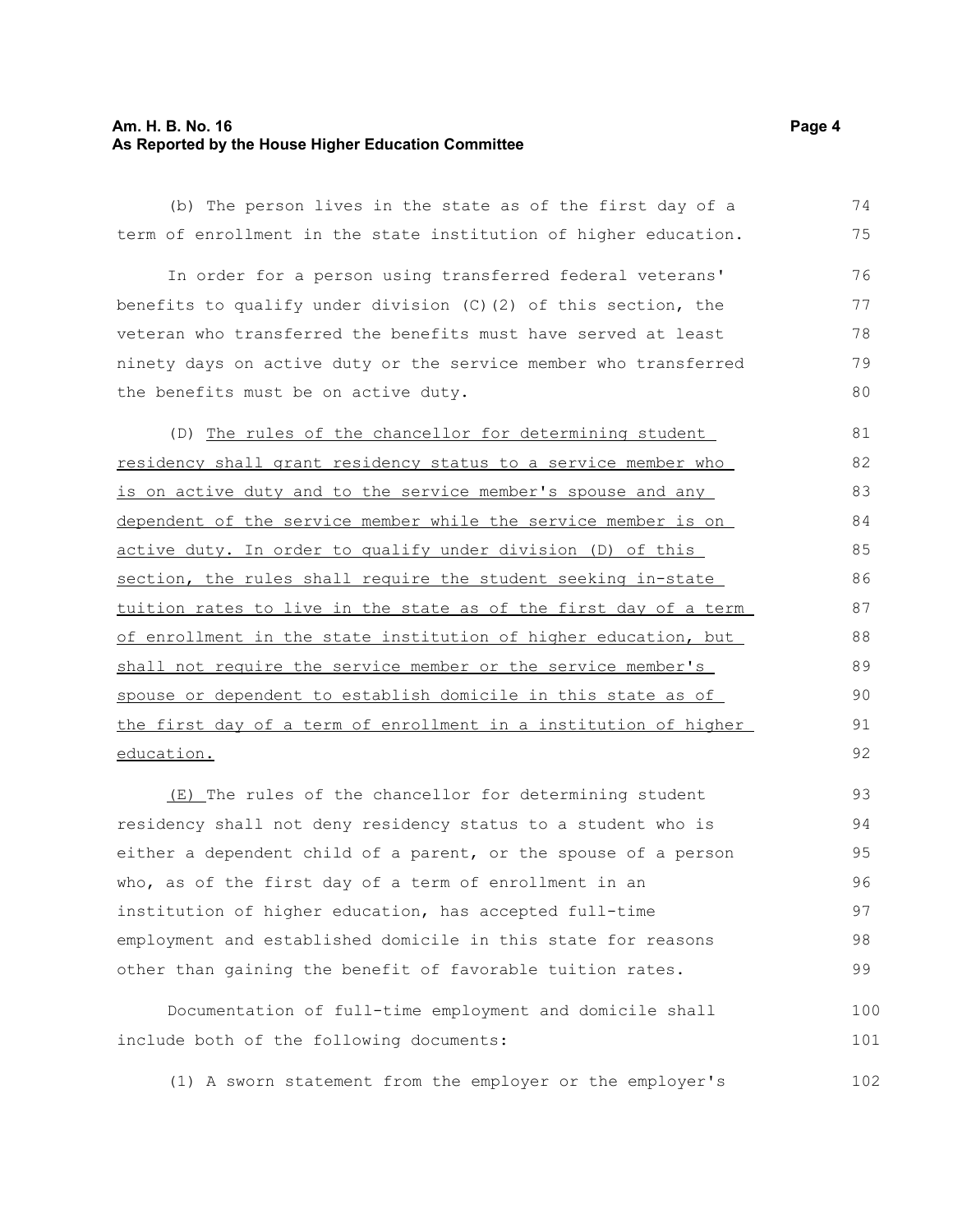#### **Am. H. B. No. 16 Page 5 As Reported by the House Higher Education Committee**

representative on the letterhead of the employer or the employer's representative certifying that the parent or spouse of the student is employed full-time in Ohio; 103 104 105

(2) A copy of the lease under which the parent or spouse is the lessee and occupant of rented residential property in the state, a copy of the closing statement on residential real property of which the parent or spouse is the owner and occupant in this state or, if the parent or spouse is not the lessee or owner of the residence in which the parent or spouse has established domicile, a letter from the owner of the residence certifying that the parent or spouse resides at that residence. 106 107 108 109 110 111 112 113

Residency officers may also evaluate, in accordance with the chancellor's rule, requests for immediate residency status from dependent students whose parents are not living and whose domicile follows that of a legal guardian who has accepted fulltime employment and established domicile in the state for reasons other than gaining the benefit of favorable tuition rates. 114 115 116 117 118 119 120

 $\overline{(E) (F)}$ (1) The rules of the chancellor for determining student residency shall grant residency status to a person who, while a resident of this state for state subsidy and tuition surcharge purposes, graduated from a high school in this state or completed the final year of instruction at home as authorized under section 3321.04 of the Revised Code, if the person enrolls in an institution of higher education and establishes domicile in this state, regardless of the student's residence prior to that enrollment. 121 122 123 124 125 126 127 128 129

(2) The rules of the chancellor for determining student residency shall not grant residency status to an alien if the alien is not also an immigrant or a nonimmigrant. 130 131 132